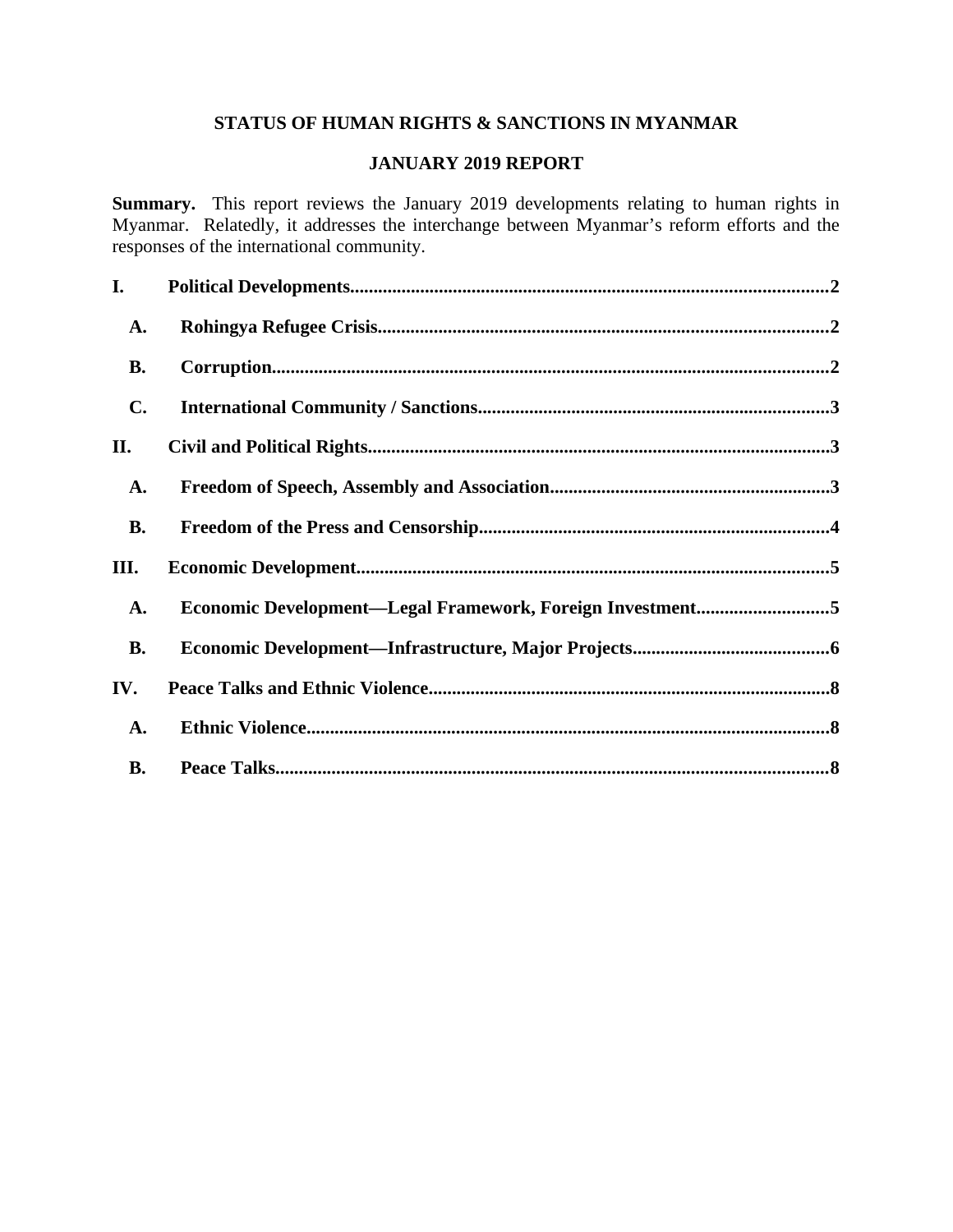### **I. Political Developments**

## <span id="page-1-2"></span><span id="page-1-0"></span>**A. Rohingya Refugee Crisis**

#### *Repatriation Delayed*

The Bangladesh and Myanmar governments' plans to commence repatriating Rohingya, originally scheduled to begin on November 15, 2018, were stalled because officials were unable to find any Rohingya who were willing to return to Myanmar.<sup>1</sup> As of the end of January 2019, the repatriation of refugees living in Bangladeshi border camps has not commenced, nor does it seem likely to begin soon. $2$  The Bangladesh government and international humanitarian organizations share the view that it is not yet safe for the refugees to return to Myanmar, despite the Myanmar government's insistence that it has provided sufficient safeguards for the refugees.<sup>3</sup> Yanghee Lee, the United Nations special rapporteur on human rights in Myanmar, said that there appears to be no chance of Rohingya repatriation in the near future, as Myanmar has failed to create a situation conducive for the return of hundreds of thousands of refugees. She urged Bangladesh to be prepare for the reality that it would remain host to hundreds of thousands of Rohingya for the foreseeable future, noting that this refugee crisis will affect not only Bangladesh, but also the region, with global implications.<sup>4</sup> She also ruled out any possibility of relocation of the Rohingya to any other country, as no other nation is currently willing to accept them. She additionally urged the international community to continue applying pressure to Myanmar.<sup>5</sup>

### *Bhashan Char*

Yanghee Lee, who has been banned from entering Myanmar since 2017, and who has been accused by Myanmar's government of being biased and unfair in her evaluation of the situation in Rakhine State, visited both Cox's Bazar and Bashan Char during a late-January visit to Bangladesh.<sup>6</sup> Last year, the government of Bangladesh announced plans to relocate a hunred thousands of refugees currently camped in Cox's Bazar to the remote island of Bhashan Char.<sup>7</sup> During her visit, Lee urged Bangladesh to slow its plans to relocate refugees from the mainland to Bhashan Char. After seeing government efforts to construct housing and other necessary developments on the island, Lee insisted that Bangladeshi officials conduct thorough assessments and hold talks to determine whether refugees would be safe if moved to the offshore site.<sup>8</sup> She further stated that no relocation plan should be finalized until full technical, humanitarian and security assessments are done and protection discussions are made.<sup>9</sup>

### <span id="page-1-1"></span>**B. Corruption**

Following complaints filed by citizens of the Sapp Thwar and Kan Tharyar villages, the Anti-Corruption Commission ("ACC") arrested four Gwa Township land registration officials "for allegedly taking bribes to facilitate land transactions."<sup>10</sup> Those detained included the head of the township's Settlement and Land Records Department, the head's deputy, a clerk, and a retired officer. $11$ 

Nay Yan Oo, an Oxford scholar, called for an investigation of the Union Civil Service Board ("UCSB") after revealing on social media that the UCSB used two unaccredited foreign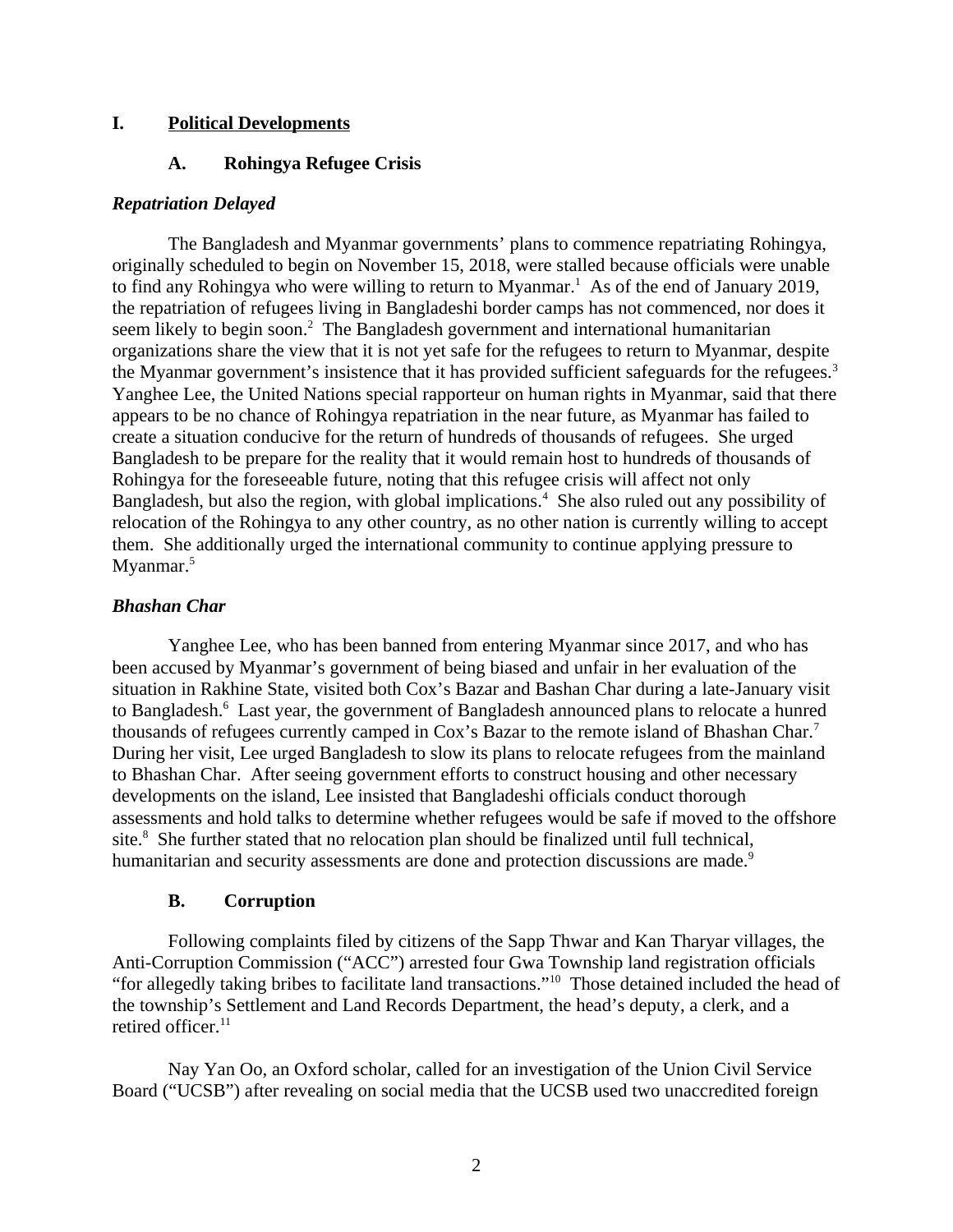universities to provide training and a master's degree program to government officials.<sup>12</sup> Following online pressure, the UCSB announced that they have stopped working with the universities.<sup>13</sup> However, some—including Nay Yan Oo—called for further explanation and a probe into the public funding for the program and into conflicts of interest between UCSB and the two universities.<sup>14</sup>

San Min Aung, the deputy speaker of the Irrawaddy regional parliament, was expelled by the National League for Democracy ("NLD") for alleged embezzlement of government funds that had been set aside to purchase five vehicles for the regional parliament.<sup>15</sup> The NLD began an internal investigation in December following a complaint by a Pathein resident.<sup>16</sup> As a result of the investigation, the NLD dismissed San Min Aung and gave "serious warnings" to three other lawmakers involved in the vehicle purchases.<sup>17</sup> The NLD plans to refer San Min Aung to the ACC.<sup>18</sup>

The Kachin chief minister ordered three Kachin ministers—Minister of Agriculture, Livestock and Irrigation Mya Thein; Minster of State Environment and Natural Resources H La Aung; and Minister for Social Affairs Dr. Thin Lwin—to resign, citing orders from State Counselor Aung San Suu Kyi.<sup>19</sup> Mya Thein, who is also a chairman of the NLD, filed a complaint with the NLD, citing his good performance and lack of complaints of corruption.<sup>20</sup> The resignations spurred over three dozen Kachin community-based organizations to call for transparency, asking the chief minister for an explanation of the dismissals and the reason why the ministers were dismissed without following the proper procedures. $^{21}$ 

## <span id="page-2-2"></span>**C. International Community / Sanctions**

Against the backdrop of Myanmar's increasing isolation from the West due to its treatment of the Rohingya population, China is seeking to revive its controversial dam project in Myanmar's Kachin State as part of a larger effort to increase Chinese economic involvement in the country. However, political and ethnic leaders in the region are seeking to halt the project. In a joint statement released on January 14, three ethnic Kachin political parties said they were seeking the "permanent suspension" of the \$3.6 billion Myitsone Dam project, which has been on hold since 2011 but had been slated for completion this year. "This is the people's desire. We won't change our policy on the Myitsone hydropower dam," Gumgrawng Awng Hkam, chairman of the Kachin Democratic Party, told Myanmar's Network Media Group. "Construction of the Myitsone dam should never be allowed." The backlash from community leaders came after the Chinese embassy in Myanmar said local people in Kachin, as well as political and religious leaders there, had a "positive attitude" towards the dam. China's ambassador to Myanmar Hong Liang said, "If this issue fails to be resolved … it will seriously hurt the confidence of Chinese entrepreneurs to invest in Myanmar," adding that the two sides should "find an acceptable solution as soon as possible."<sup>22</sup>

# **II. Civil and Political Rights**

### <span id="page-2-1"></span><span id="page-2-0"></span>**A. Freedom of Speech, Assembly and Association**

On January 11, Myanmar's High Court denied the appeal of Wa Lone and Kyaw Soe Oo, the two Reuters journalists who were jailed last year after reporting on the situation of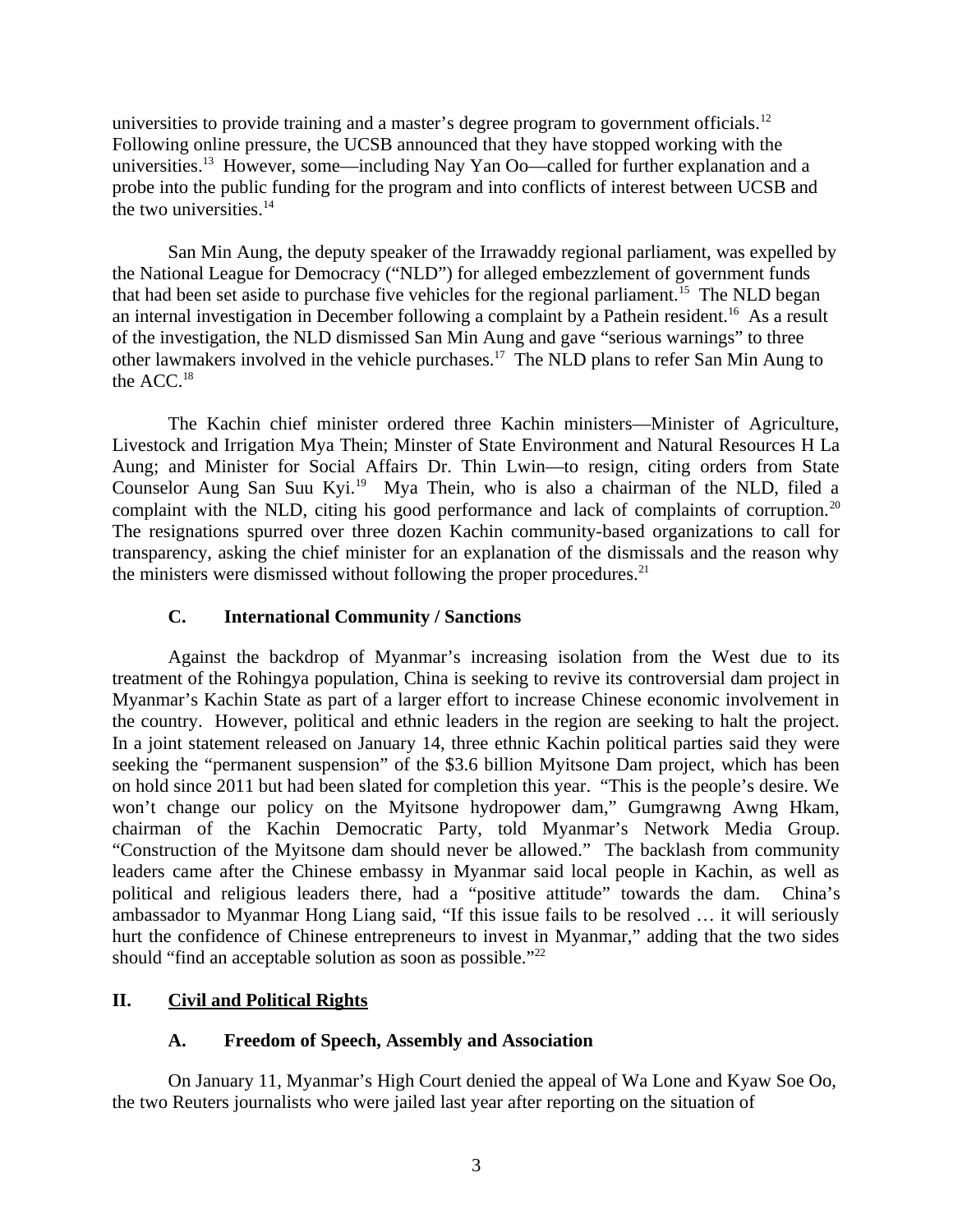Myanmar's Rohingya Muslim minority.<sup>23</sup> The denial can be appealed before the Supreme Court of Myanmar. The decision was made against a background of international pressure in favor of the journalists. The spokesman from the U.S. Embassy in Yangon said that a "free and independent press should be protected in any democracy" and the EU spokesperson for foreign affairs said that the decision was a "setback to media freedom."<sup>24</sup> Amnesty International issued a statement saying that "The decision to keep these two brave and innocent Reuters journalists behind bars plays into the hands of the Myanmar authorities' attempt to hide the truth about the atrocities committed in Rakhine."<sup>25</sup>

On January 17, Human Rights Watch issued its World Report 2019, which noted that "The [Myanmar] government in 2018 increased its use of overly broad and vaguely worded laws to arrest and imprison individuals for peaceful expression deemed critical of the government or military" and that the government also increased prosecutions for criminal defamation, mainly targeted against journalists, activists or others addressing matters of public interest. $^{26}$ 

On January 25, the United Nations Human Rights Office of the High Commissioner issued a Mission Statement by the Special Rapporteur on the situation of human rights in Myanmar.<sup>27</sup> The Special Rapporteur noted that the government of Myanmar has not allowed her to access the country and that "Democratic space, including the freedoms of speech and association, is ever fragile."<sup>28</sup> He also noted that there is a repressive environment discouraging people from speaking out against violations of human rights and that journalists and human rights activists, such as the peace activists Zau Jat, Nang Pu and Lum Zawng, and the journalists Wa Lone and Kyaw Soe Oo "continue to be targeted for exercising their right to freedom of expression."<sup>29</sup>

### <span id="page-3-0"></span>**B. Freedom of the Press and Censorship**

A Myanmar judge dismissed an appeal on January 11 by the two Reuters reporters jailed for reporting on the Rohingya crisis.<sup>30</sup> The reporters were arrested in December 2017 and later jailed for violating the state secrets act. Prosecutors say the two had classified information regarding security operations in Rakhine State, where hundreds of thousands of Rohingya fled during a Tatmadaw-led crackdown. The judge said the original verdict was "not wrong according to the law" and was a "reasonable decision." The European Union's foreign affairs spokesperson said the dismissal is "a missed opportunity to right a wrong," and "another setback to media freedom, the public's right to information and the rule of law in Myanmar."<sup>31</sup> The reporters can now appeal to the Myanmar Supreme Court, a process that could take an estimated six months.

A former police captain, who was jailed after testifying that his colleagues entrapped the two Reuters reporters, was not released on time as expected because staff at the Insein prison miscounted the number of days he had been jailed.<sup>32</sup> Insein prison's warden, Zaw Zaw, said he mistakenly told Moe Yan Naing's family he would be released in January when in fact he is due to be freed in February. He added that the mistake came about because Moe Yan Naing was given a reduced sentence. Last year, Moe Yan Naing testified that Reuters reporters Kyaw Soe Oo and Wa Lone were set up by police while reporting on the massacre of ten Rohingya men and boys. After testifying, Moe Yan Naing was sentenced under the Police Disciplinary Act in April last year.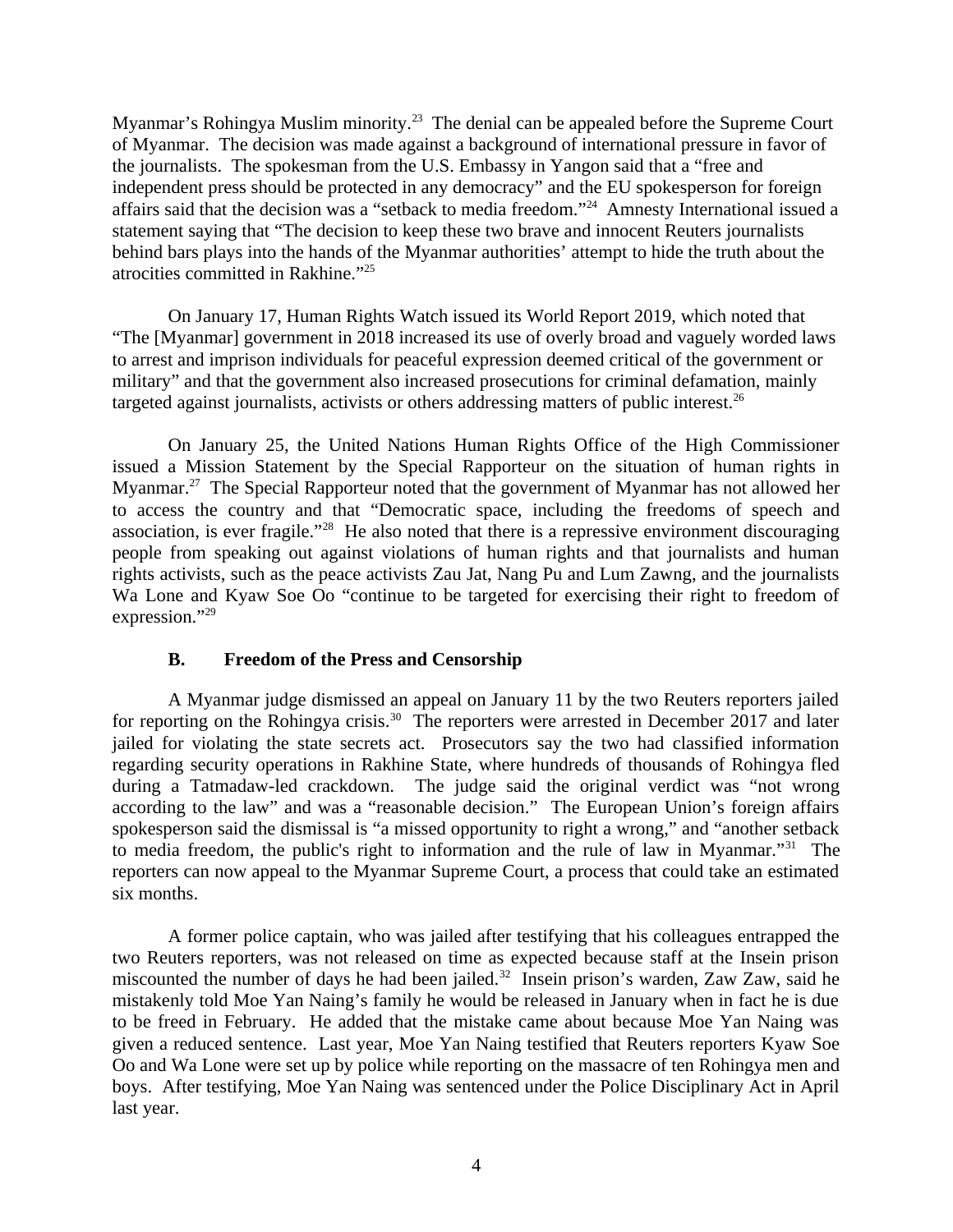The Tatmadaw has threatened legal action against media organizations that report unverified stories involving security issues and armed conflicts. $33$  The Tatmadaw said that news about the military should only be published after being verified with the ministers for Security and Border Affairs and General Staff colonels of military commands. The Tatmadaw said that false reports have included alleged fighting between the Ta'ang National Liberation Army ("TNLA") and the Tatmadaw near Shwe Maw village in Shan State's Kutkai township on December 24. It said that the reports came from unreliable sources and could harm the peace process.

#### **III. Economic Development**

#### <span id="page-4-1"></span><span id="page-4-0"></span>**A. Economic Development—Legal Framework, Foreign Investment**

According to the Asian Development Bank, Myanmar's economy is set to grow 7% in 2019, up from an estimated 6.6% in 2018. Foreign direct investment ("FDI") approvals peaked at \$9.5 billion in 2015-16, as Aung San Suu Kyi's government was coming to power, but slowed to \$5.7 billion in 2017-18.<sup>34</sup>

The Myanmar government recently held a two-day investment summit aimed at increasing interest in the country and showcasing some 120 projects worth more than \$3 billion combined. The Invest Myanmar Summit 2019, the country's first, is part of the government's efforts to counteract a significant decline in FDI in Myanmar over the last two fiscal years. In her opening address, State Counselor Aung San Suu Kyi said she was confident the summit would highlight the opportunities available to both local and foreign investors.<sup>35</sup> The summit is an important part of the Myanmar Investment Promotion Plan ("MIPP"), which aims to attract more than \$200 billion in investment from responsible and quality businesses over the next 20 years. The countries and territories that were targeted during the summit include China, Hong Kong, Japan, Korea, Thailand, Singapore, India, Australia, the United States and the United Kingdom. The industries that were targeted include manufacturing, garments, electricity and energy, tourism, education, food processing and fisheries, health care, infrastructure and property.<sup>36</sup>

Myanmar's financial regulator will begin granting licenses to foreign-owned insurance companies, allowing them to operate in the market by April 2019. There are currently 31 representative offices of insurers from 14 countries in Myanmar. Foreign insurers will need to pay \$14 million for a license to provide general insurance. Once the insurance company is given the license, 30% of their required capital will be slated for the purchase of government bonds. $37$ 

Myanmar has officially permitted the use of the Chinese and Japanese currencies in cross-border payments. The directive means that the yuan and yen join the euro, the US dollar and the Singaporean dollar as designated currencies for settling international trade in Myanmar.<sup>38</sup>

According to observers, the upcoming Rakhine State Investment Fair-2019, scheduled for February 21-23, 2019 in Thandwe, Rakhine State, will help to realize the State's growth potential. Noting that Rakhine State lies near the Bay of Bengal, making it an economic proxy between China, India and countries of the Association of Southeast Asian Nations ("ASEAN"),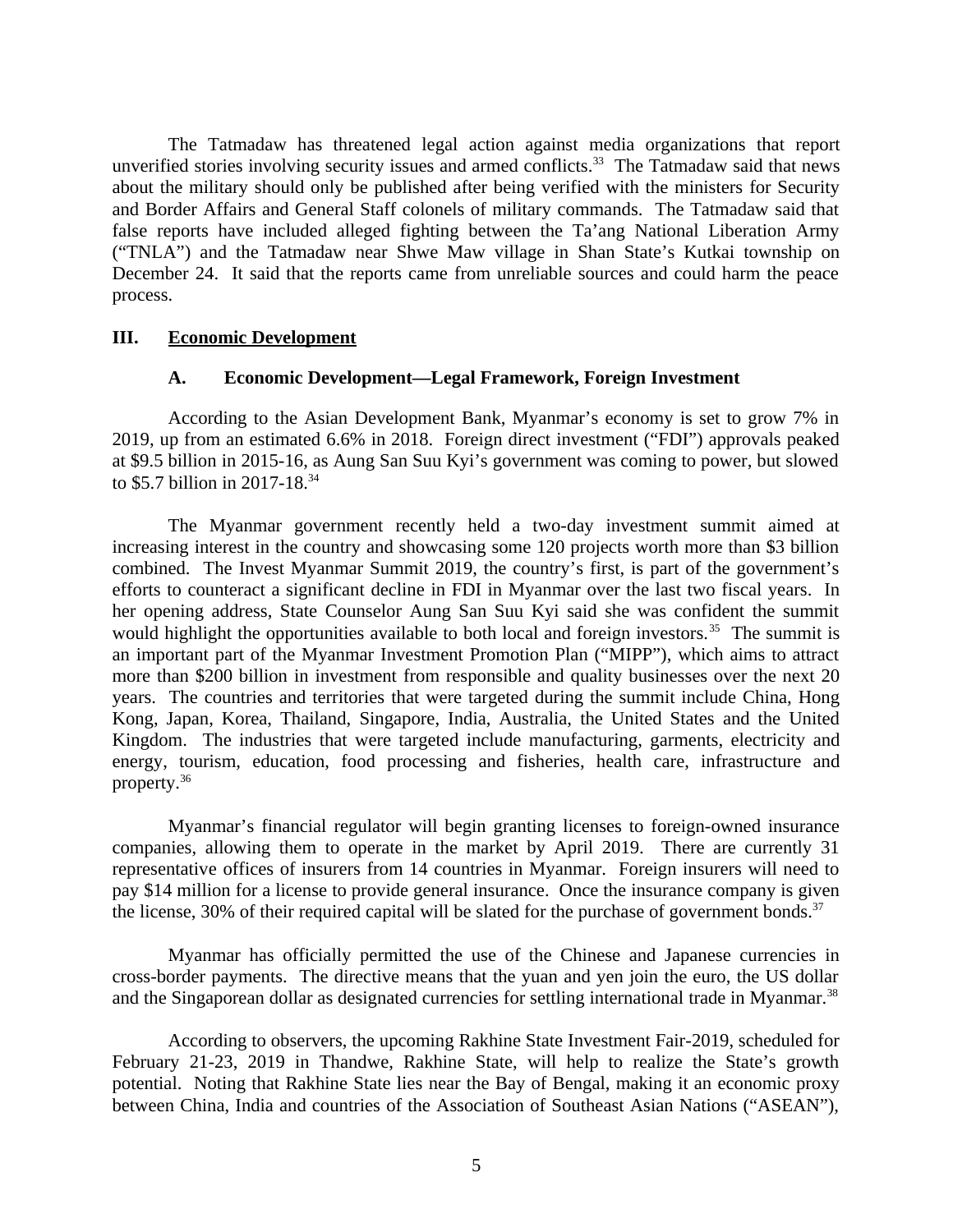Rakhine State Chief Minister Nyi Pu told a press conference that Rakhine State already has a long-term socio-economic development strategy in readiness, designed with the aid of international diplomats and experts. Myanmar is also scheduled to hold a regional investment forum in Chin state, aimed at seeking investment for development in the region.<sup>39</sup>

The Myanmar government has announced the launch of an online "project bank" which is intended to change the way infrastructure programs are planned, determined and funded. The project bank will contain priority infrastructure initiatives which have been screened and approved by Nay Pyi Taw. The initiative aims to align projects with the development objectives of line ministries, and will provide a new framework for public-private partnerships and enable the private sector to invest in state assets.<sup>40</sup>

The Myanmar Investment Commission ("MIC") permitted and endorsed 40 foreign and 10 domestic investment projects during a meeting held on January 11, 2019. The enterprises will be engaged in the manufacturing, electricity, livestock and fishery, real estate development, and other sectors, creating 31,695 jobs for local residents. The majority of the investment will flow to the manufacturing sector. The MIC also approved ten domestic enterprises to execute projects in manufacturing, hotels and tourism, and other sectors. These projects will help create 863  $i$ obs. $41$ 

A Real Estate Services Bill, aiming to increase tax revenues and to build confidence in the industry, has been submitted to the Pyithu Hluttaw on January 29, 2019. It is hoped that the bill will help bring about a more systematic real estate industry with professional bodies and licenses, which will provide more confidence in transactions for both sellers and buyers.<sup>42</sup>

The long-awaited Yangon City Development Law, which now forms part of the legal back-bone of the Yangon City Development Committee ("YCDC") and which sets the future of the commercial capital's development planning, came into effect on October 1, 2018. The approved version of the law contains some unknown provisions. Some rules governing committee member elections, for example, are not public knowledge. Legal experts have been quick to point out that many provisions are copies or amalgamations of other, older laws, but serious questions remain as to how interpretations may be changed in the new iteration and why clear explanations have not been forthcoming.<sup>43</sup>

# <span id="page-5-0"></span>**B. Economic Development—Infrastructure, Major Projects**

Myanmar's government said that it had no plans to resume work on a Chinese-backed hydropower dam in Myitsone, which is currently halted, despite intensifying pressure from Beijing to complete the project. Myanmar's minister of investment and foreign relations said that, while Myanmar considered relations with its powerful neighbor "important" and was working to devise an alternative power project, the Myitsone dam in the northern Kachin State would have "enormous impact on the environment and on the people and villages in the area." Myanmar's former government suspended work on Myitsone in 2011 in response to intense local opposition from Kachin groups.<sup>44</sup>

In a meeting with Yangon lawmakers, China Railway Eryuan Engineering Group Co., Ltd ("CREEC") presented a planned project to develop a 37.9km-long elevated railroad with 24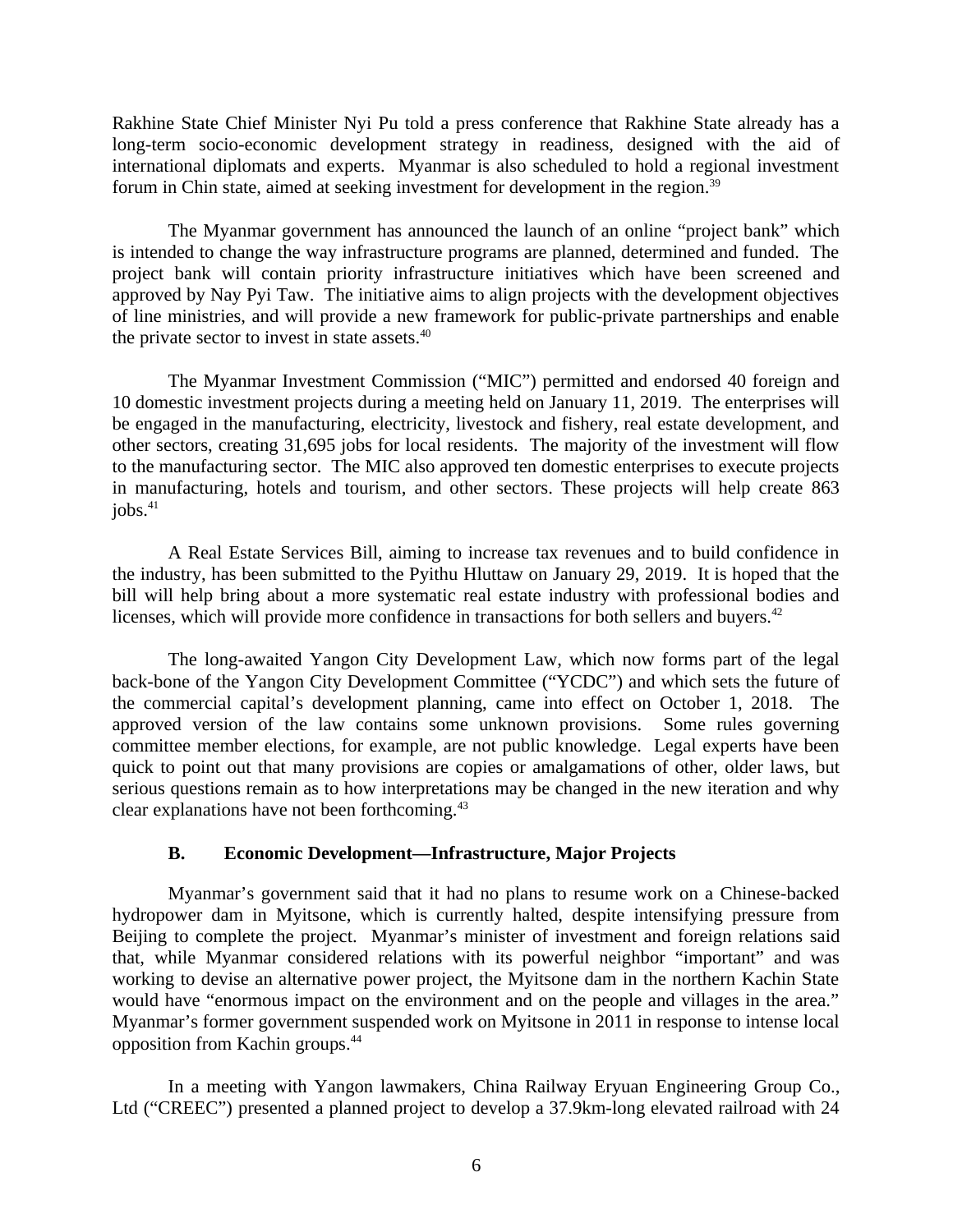stations over 2-3 years.<sup>45</sup> The company said it would fund the project, which is estimated to cost approximately \$1.5 billion, but the company requested a 50-year contract to operate the service. Lawmakers reportedly raised concerns with ongoing problems with land seizures and confiscations and questioned the company's plan to develop an alternative route instead of connecting with the Yangon's existing circular railway. The Ministry of Transport and Communications is upgrading Yangon's circular railway line with the help of Japan International Cooperation Agency. The upgrade includes modernizing the line's stations, tracks and trains. Management expects to finish the project in 2023. Some 73,000 commuters ride the line daily.

Residents, civil society groups, and a local political party have submitted their objections with the Land Management and Statistics Department of Dawei Township to proposals by four companies for the development of three islands and a huge stretch of beach in Dawei.<sup>46</sup> The three islands, which the companies applied to develop under the Vacant, Fallow and Virgin Lands Management Law, are Pae Zin Island, Pa Nyit Island, and San Hlan Island. The beach, which is also being proposed for development, is the Sin Htaung Aw Beach. Maung Aye, a Dawei resident and vice chair of the Dawei Nationalities Party, said that the development, if permitted, would adversely affect the livelihoods of the fishermen and residents in the area. He added it is the responsibility of the government to protect and conserve the islands and the beach.

## **C. Land Seizures**

The government reportedly approved the seizure of over 950,000 acres of unused vacant, fallow and virgin land.<sup>47</sup> The land had previously been leased to private entities for a range of projects, including agriculture, breeding and mining.<sup>48</sup> At the time the land was leased, an agreement was put in place that the land would be put into use within four years.<sup>49</sup> This condition was reportedly not met, which led to the approval of the seizure. There are claims that some businessmen originally leased the land with the hope that if new development came to the area then they would be able to sublease the land for profit.<sup>50</sup> Some of the land is reportedly occupied by squatters, which will complicate the planned seizure.<sup>51</sup>

The government's announcement that they would seize unused vacant, fallow and virgin land has produced a number of critiques, including that in certain parts of the country, land ownership is governed by historic customary laws and is not typically registered in a government database to a particular individual. This can lead to land erroneously being classified as unused vacant, fallow or virgin land. To combat this erroneous classification, in Kayin State, the Salween Peace Park Steering Committee announced plans to establish a new park on land at risk of being classified as unused vacant, fallow or virgin land. The park will be approximately 5,485 square kilometers.<sup>52</sup> Certain areas in the new park will be designated for wildlife, and in other areas locals will be able to cut small amounts of timber for their cooking needs.<sup>53</sup> The proposed park will encompass approximately 300 villages, with over 6,000 residents. These residents will take an active role in caring for the land.<sup>54</sup>

In Dagon Seikkan Township, a dispute is brewing over housing organized by an NGO called Pyomay Eain (Lady's Home).<sup>55</sup> The NGO has organized 11 community-led housing projects, which allow residents to buy homes in the development by making monthly payments over the course of several years.<sup>56</sup> The homes are inexpensive and the NGO offers low interest rates.<sup>57</sup> However, local officials have now told some occupants that the land on which their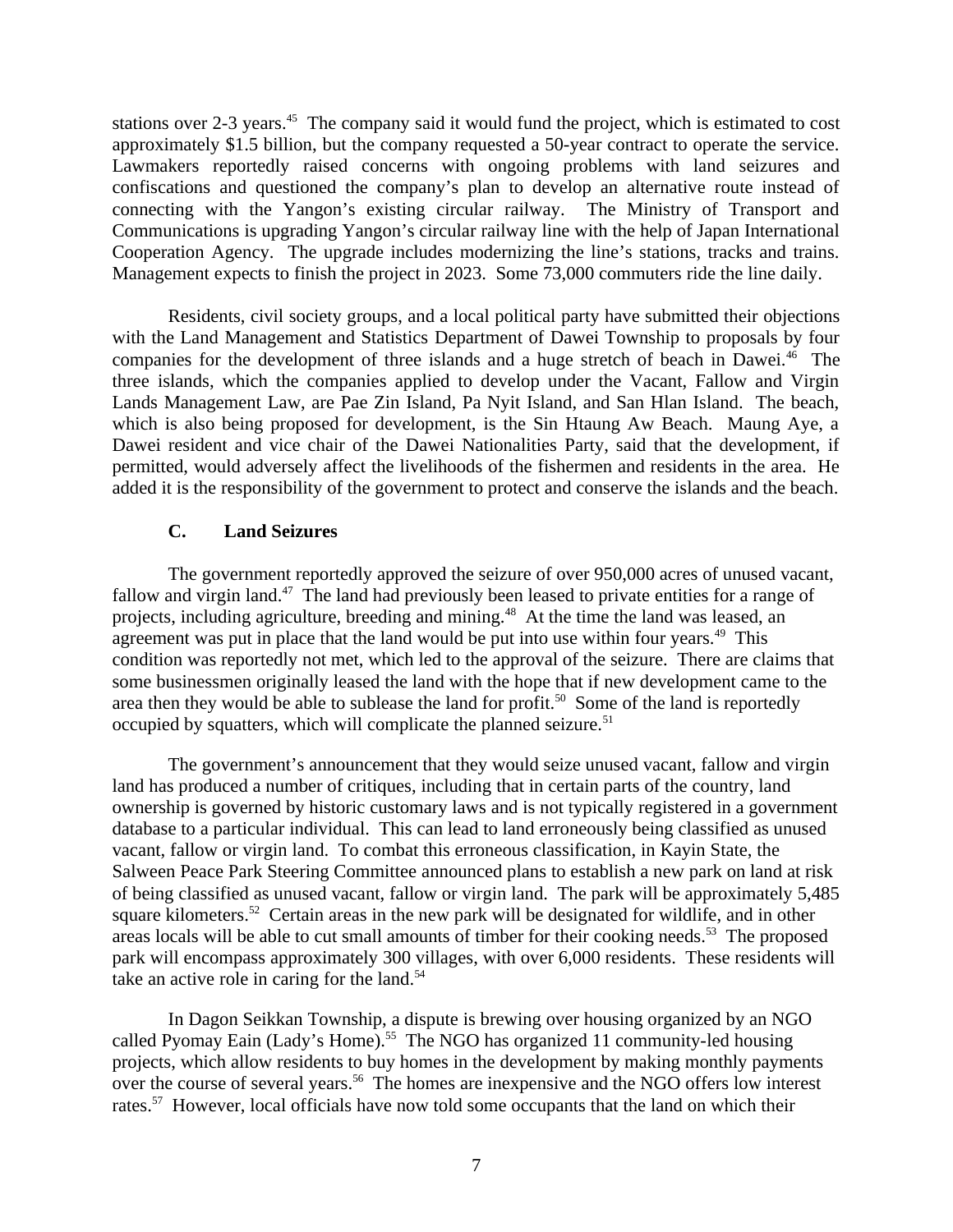houses sit is state-owned and that they therefore have no right to live there.<sup>58</sup> Ten households with houses in the project are refusing to make any additional payments and are demanding a return of their payments made to date.<sup>59</sup> The NGO claims that the residents chose the area in which to build homes, but has stated that they will provide support if attempts are made to evict them from the land. $60$ 

# **IV. Peace Talks and Ethnic Violence**

## <span id="page-7-2"></span><span id="page-7-1"></span>**A. Ethnic Violence**

In late January, the Tatmadaw warned ethnic armed groups to end hostilities in five of its command regions around the country and to stop attempts to expand their territory during the temporary unilateral cease-fire that the armed forces imposed in December, or risk damaging the nation's teetering peace process. $61$  The Tatmadaw said in a statement that "while the [ethnic armed organizations] should be putting their efforts into peace negotiations during the truce, they have focused on building up strength, recruitment and boundary expansions," that have impacted civilian livelihoods, increased the number of people displaced by fighting, disrupted road transportation security, and affected the country's peace process. $62$ 

According to the Tatmadaw, fighting between ethnic armed groups occurred 13 times from December 21 to January 24 between the Restoration Council of Shan State/Shan State Army-South ("RCSS/SSA-S") and TNLA and Shan State Progressive Party/Shan State Army-North ("SSPP/SSA-N") forces, as well as between the RCSS/SSA-S and Pa-Oh National Liberation Organization ("PNLO").<sup>63</sup>

The Myanmar military also cautioned the TNLA, Arakan Army ("AA"), and the Myanmar National Democratic Alliance Army ("MNDAA"), whose troops all operate in northern Shan State, to adhere to a joint statement they issued on December 12 to halt military operations and support the government's efforts for national reconciliation and nationwide peace.<sup>64</sup>

A Tatmadaw spokesman said that ethnic armed groups that enter territory controlled by the military or by other rebel forces should withdraw by February 12, the country's Union Day, and if the ethnic armies fail to stop intruding into others' territory, then the Tatmadaw will take measures as necessary.<sup>65</sup>

### <span id="page-7-0"></span>**B. Peace Talks**

The Karen National Union ("KNU") urged all members of the ethnic group to participate in the political process to help secure their rights.<sup>66</sup> "We want to send a message to our people that we need to take control our own fate [by securing political and ethnic rights]. We have to fight either politically or militarily for our rights. We should show unity and fight together," KNU vice chairman Padoh Kwe Htoo Win said. "We can't leave our fate in the hands of others," he added, referring to the Tatmadaw and Myanmar government. The KNU has suspended its participation in peace negotiations with the government but will continue to hold informal meetings with the government, which it sees as the best way to negotiate its disagreements with the government over the Nationwide Ceasefire Agreement ("NCA"). On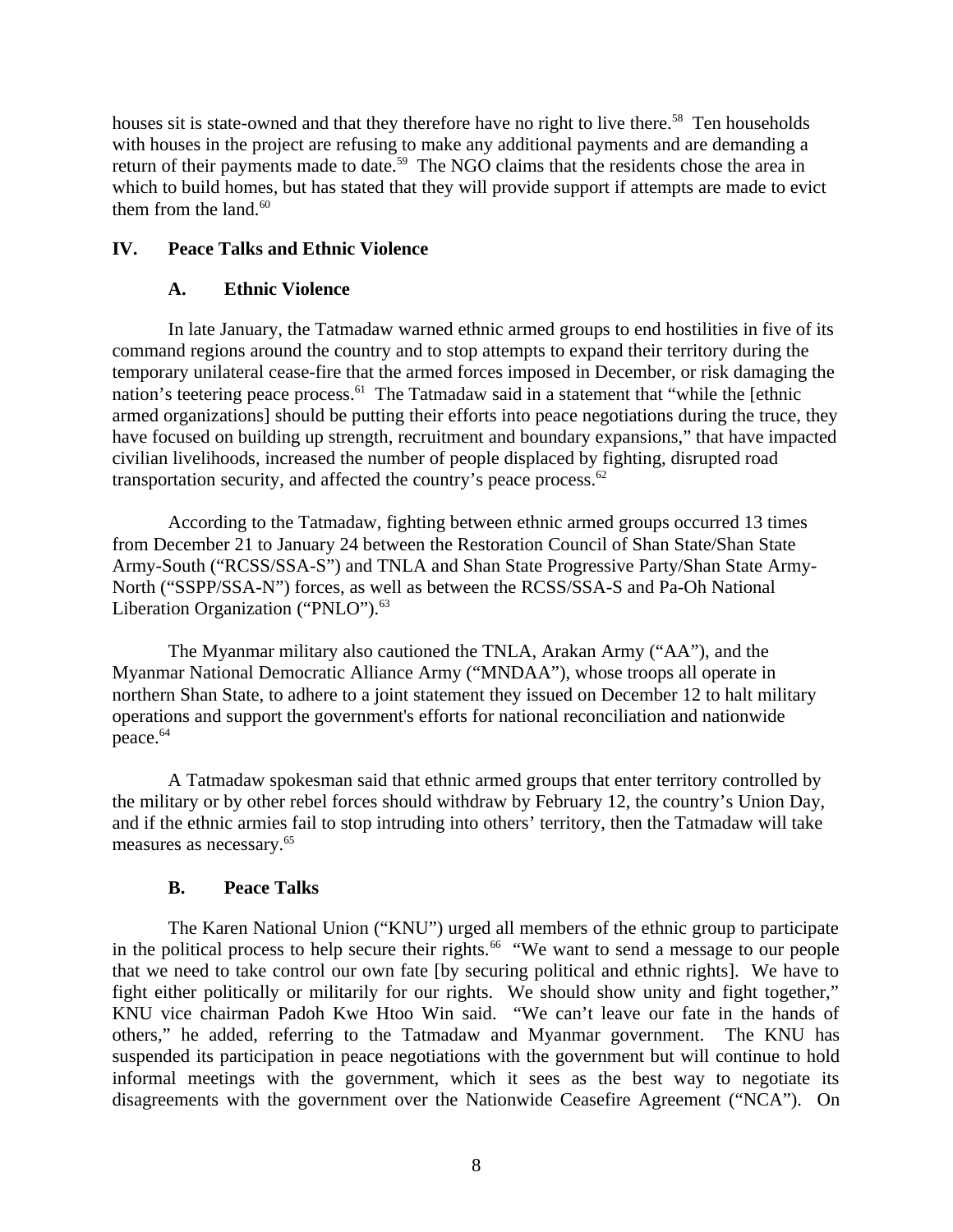January 3, the KNU expressed further frustration with the peace process, saying that it is proceeding in the "wrong way" in its aim to create a federal republic. $67$ 

The Karenni National Progressive Party ("KNPP") raised the issue of the Tatmadaw's recent deployment of troops in areas under the KNPP's control in Kayah State with the Myanmar government's Peace Commission during informal talks in Chaing Mai, Thailand on January 14.<sup>68</sup> The KNPP expressed concern that the troops are a threat to the security of the public.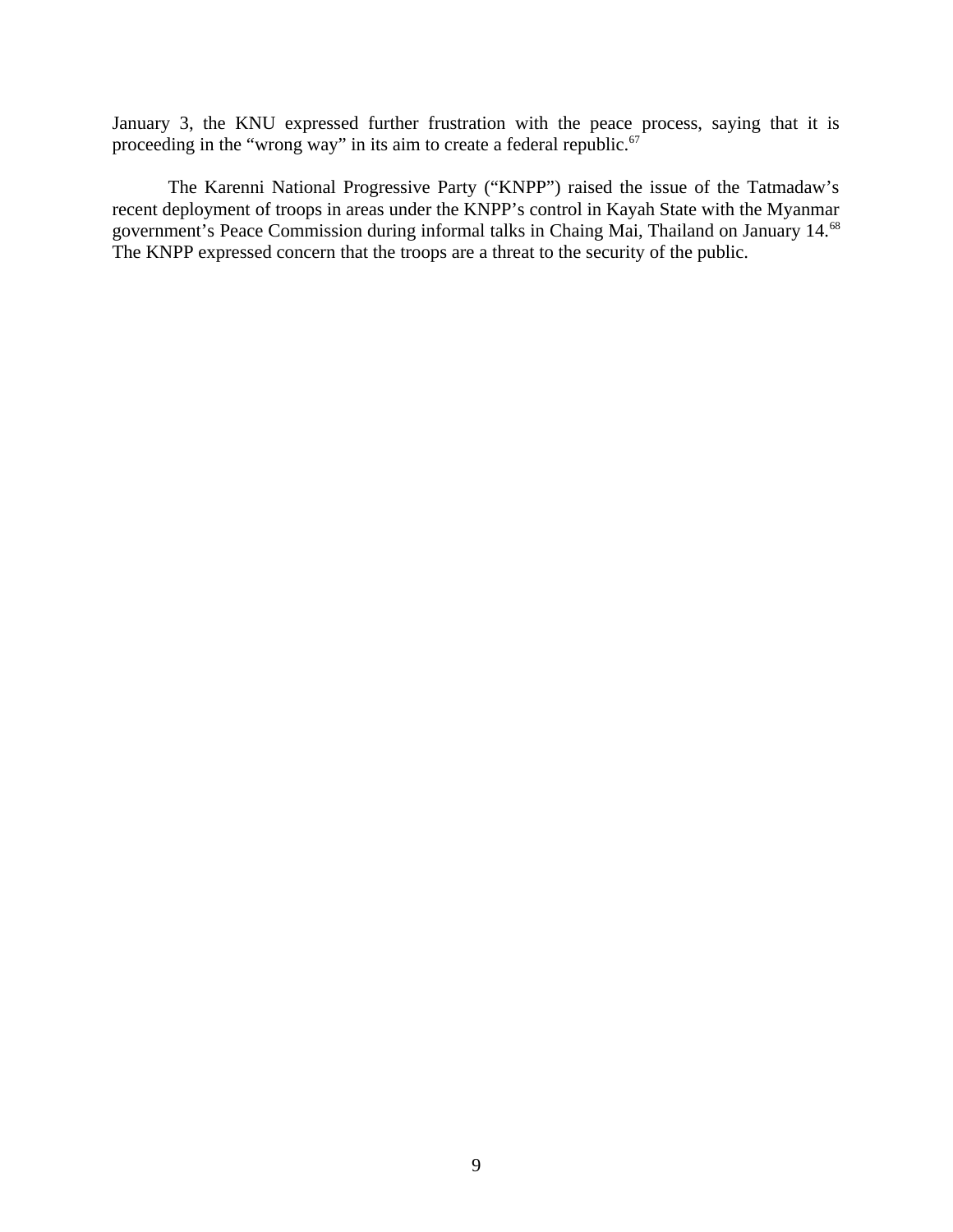<sup>1</sup> Dhaka Tribune: [https://www.dhakatribune.com/bangladesh/rohingya-crisis/2018/11/18/rohingya-repatriation-relocation-plans](https://www.dhakatribune.com/bangladesh/rohingya-crisis/2018/11/18/rohingya-repatriation-relocation-plans-pushed-back-to-2019)[pushed-back-to-2019](https://www.dhakatribune.com/bangladesh/rohingya-crisis/2018/11/18/rohingya-repatriation-relocation-plans-pushed-back-to-2019). 2 Myanmar Times:<https://www.mmtimes.com/news/rakhine-refugee-repatriation-unlikely-start-soon-analysts.html>. 3 *Id.* 4 Dhaka Tribune: [https://www.dhakatribune.com/bangladesh/rohingya-crisis/2019/01/26/un-expert-with-rohingyas-bangladesh](https://www.dhakatribune.com/bangladesh/rohingya-crisis/2019/01/26/un-expert-with-rohingyas-bangladesh-should-prepare-for-long-haul)[should-prepare-for-long-haul.](https://www.dhakatribune.com/bangladesh/rohingya-crisis/2019/01/26/un-expert-with-rohingyas-bangladesh-should-prepare-for-long-haul) 5 *Id.*  <sup>6</sup> Radio Free Asia: <u><https://www.rfa.org/english/news/myanmar/un-special-envoy-pays-third-visit-to-myanmar-01222019162737.html>.</u> 7 Dhaka Tribune: <https://www.dhakatribune.com/bangladesh/rohingya-crisis/2019/01/29/inside-the-bhashan-char-plan-for-rohingyas>. 8 Radio Free Asia:<https://www.rfa.org/english/news/myanmar/bangladesh-refugees-01252019152832.html>. 9 *Id.* <sup>10</sup> The Irrawaddy, Jan. 10, 2019, [https://www.irrawaddy.com/news/anti-corruption-commission-detains-4-land-officials-gwa](https://www.irrawaddy.com/news/anti-corruption-commission-detains-4-land-officials-gwa-township.html)[township.html.](https://www.irrawaddy.com/news/anti-corruption-commission-detains-4-land-officials-gwa-township.html)  $^{11}$  *Id.* <sup>12</sup> The Irrawaddy, Jan. 15, 2019, [https://www.irrawaddy.com/news/burma/calls-grow-for-probe-of-civil-service-board-following](https://www.irrawaddy.com/news/burma/calls-grow-for-probe-of-civil-service-board-following-fake-universities-scandal.html)[fake-universities-scandal.html](https://www.irrawaddy.com/news/burma/calls-grow-for-probe-of-civil-service-board-following-fake-universities-scandal.html).  $13$  *Id.*<br> $14$  *Id.* <sup>14</sup> *Id.* <sup>15</sup> The Irrawaddy, Jan. 16, 2019,<https://www.irrawaddy.com/news/regional-parliament-deputy-speaker-expelled-embezzlement.html>.  $16$  *Id.*<br> $17$  *Id.* <sup>17</sup> *Id.*  $18$  *Id.*<br> $19$  Th 19 The Irrawaddy, Jan. 21, 2019, [https://www.irrawaddy.com/news/three-kachin-state-ministers-told-quit-suu-kyis](https://www.irrawaddy.com/news/three-kachin-state-ministers-told-quit-suu-kyis-orders.html)[orders.html](https://www.irrawaddy.com/news/three-kachin-state-ministers-told-quit-suu-kyis-orders.html).  $^{20}$  *Id.* <sup>21</sup> The Irrawaddy, Jan. 22, 2019, [https://www.irrawaddy.com/news/public-demands-transparency-forced-resignation-kachin](https://www.irrawaddy.com/news/public-demands-transparency-forced-resignation-kachin-ministers.html)[ministers.html.](https://www.irrawaddy.com/news/public-demands-transparency-forced-resignation-kachin-ministers.html) <sup>22</sup> South China Morning Post, January 20, 2019 [https://www.scmp.com/news/china/diplomacy/article/2182825/china-faces-backlash](https://www.scmp.com/news/china/diplomacy/article/2182825/china-faces-backlash-it-bids-rekindle-stalled-us36-billion)[it-bids-rekindle-stalled-us36-billion](https://www.scmp.com/news/china/diplomacy/article/2182825/china-faces-backlash-it-bids-rekindle-stalled-us36-billion). <sup>23</sup> The Washington Post, January 11, 2019: [https://www.washingtonpost.com/world/asia\\_pacific/reuters-journalists-challenge](https://www.washingtonpost.com/world/asia_pacific/reuters-journalists-challenge-conviction-under-myanmar-state-secrets-act/2019/01/11/0c09a4d8-14d7-11e9-ab79-30cd4f7926f2_story.html)[conviction-under-myanmar-state-secrets-act/2019/01/11/0c09a4d8-14d7-11e9-ab79-30cd4f7926f2\\_story.html](https://www.washingtonpost.com/world/asia_pacific/reuters-journalists-challenge-conviction-under-myanmar-state-secrets-act/2019/01/11/0c09a4d8-14d7-11e9-ab79-30cd4f7926f2_story.html). <sup>24</sup> The Washington Post, January 11, 2019: [https://www.washingtonpost.com/world/asia\\_pacific/reuters-journalists-challenge](https://www.washingtonpost.com/world/asia_pacific/reuters-journalists-challenge-conviction-under-myanmar-state-secrets-act/2019/01/11/0c09a4d8-14d7-11e9-ab79-30cd4f7926f2_story.html)[conviction-under-myanmar-state-secrets-act/2019/01/11/0c09a4d8-14d7-11e9-ab79-30cd4f7926f2\\_story.html](https://www.washingtonpost.com/world/asia_pacific/reuters-journalists-challenge-conviction-under-myanmar-state-secrets-act/2019/01/11/0c09a4d8-14d7-11e9-ab79-30cd4f7926f2_story.html). <sup>25</sup> Amnesty International, January 11, 2019: [https://www.amnesty.org/en/latest/news/2019/01/myanmar-reuters-journalists-rejected](https://www.amnesty.org/en/latest/news/2019/01/myanmar-reuters-journalists-rejected-appeal-perpetuates-an-appalling-injustice/)[appeal-perpetuates-an-appalling-injustice/](https://www.amnesty.org/en/latest/news/2019/01/myanmar-reuters-journalists-rejected-appeal-perpetuates-an-appalling-injustice/). <sup>26</sup> Human Rights Watch: [https://www.hrw.org/world-report/2019/country-chapters/burma.](https://www.hrw.org/world-report/2019/country-chapters/burma) <sup>27</sup> United Nations Human Rights Office of the High Commissioner, January 25, 2019: [https://www.ohchr.org/EN/NewsEvents/Pages/DisplayNews.aspx?NewsID=24114&LangID=E.](https://www.ohchr.org/EN/NewsEvents/Pages/DisplayNews.aspx?NewsID=24114&LangID=E) <sup>28</sup> United Nations Human Rights Office of the High Commissioner, January 25, 2019: [https://www.ohchr.org/EN/NewsEvents/Pages/DisplayNews.aspx?NewsID=24114&LangID=E.](https://www.ohchr.org/EN/NewsEvents/Pages/DisplayNews.aspx?NewsID=24114&LangID=E)  $29$  United Nations Human Rights Office of the High Commissioner, January 25, 2019: [https://www.ohchr.org/EN/NewsEvents/Pages/DisplayNews.aspx?NewsID=24114&LangID=E.](https://www.ohchr.org/EN/NewsEvents/Pages/DisplayNews.aspx?NewsID=24114&LangID=E) Mizzima, January 11, 2019: [http://www.mizzima.com/article/myanmar-reuters-journalists-lose-appeal-against-7-year](http://www.mizzima.com/article/myanmar-reuters-journalists-lose-appeal-against-7-year-sentence)[sentence.](http://www.mizzima.com/article/myanmar-reuters-journalists-lose-appeal-against-7-year-sentence) <sup>31</sup> Myanmar Times, January 11, 2019: [https://www.mmtimes.com/news/justice-system-regressing-court-rejects-appeal-reuters](https://www.mmtimes.com/news/justice-system-regressing-court-rejects-appeal-reuters-reporters.html)[reporters.html.](https://www.mmtimes.com/news/justice-system-regressing-court-rejects-appeal-reuters-reporters.html) <sup>32</sup> Mizzima, January 3, 2019: [http://www.mizzima.com/article/its-unacceptable-weve-been-waiting-whistleblowing-policemans](http://www.mizzima.com/article/its-unacceptable-weve-been-waiting-whistleblowing-policemans-release-date-delayed-weeks)[release-date-delayed-weeks](http://www.mizzima.com/article/its-unacceptable-weve-been-waiting-whistleblowing-policemans-release-date-delayed-weeks). <sup>33</sup> Myanmar Times, January 1, 2019: [https://www.mmtimes.com/news/military-warns-media-outlets-about-reports-security-armed](https://www.mmtimes.com/news/military-warns-media-outlets-about-reports-security-armed-conflicts.html)[conflicts.html.](https://www.mmtimes.com/news/military-warns-media-outlets-about-reports-security-armed-conflicts.html) <sup>34</sup> Financial Times, January 28, 2019:<https://www.ft.com/content/039183b2-22c3-11e9-8ce6-5db4543da632>. <sup>35</sup> The Irrawaddy, December 28, 2018: [https://www.irrawaddy.com/business/myanmar-opens-major-investment-summit](https://www.irrawaddy.com/business/myanmar-opens-major-investment-summit-naypyitaw.html)  [naypyitaw.html](https://www.irrawaddy.com/business/myanmar-opens-major-investment-summit-naypyitaw.html). <sup>36</sup> The Irrawaddy, December 28, 2018: <u>https://www.irrawaddy.com/business/myanmar-opens-major-investment-summit-</u>  [naypyitaw.html](https://www.irrawaddy.com/business/myanmar-opens-major-investment-summit-naypyitaw.html). <sup>37</sup> Insurance Business Asia, January 26, 2019: [https://www.insurancebusinessmag.com/asia/news/breaking-news/myanmar-to-allow](https://www.insurancebusinessmag.com/asia/news/breaking-news/myanmar-to-allow-foreign-insurers-to-operate-by-april-123227.aspx)  [foreign-insurers-to-operate-by-april-123227.aspx](https://www.insurancebusinessmag.com/asia/news/breaking-news/myanmar-to-allow-foreign-insurers-to-operate-by-april-123227.aspx). <sup>38</sup> South China Morning Post, January 31, 2019: [https://www.scmp.com/economy/china-economy/article/2184541/next-stop](https://www.scmp.com/economy/china-economy/article/2184541/next-stop-myanmar-china-japan-rivalry-frontier-market-opens)  [myanmar-china-japan-rivalry-frontier-market-opens.](https://www.scmp.com/economy/china-economy/article/2184541/next-stop-myanmar-china-japan-rivalry-frontier-market-opens) <sup>39</sup> Xinhua, January 23, 2019: [http://www.xinhuanet.com/english/2019-01/23/c\\_137767730.htm](http://www.xinhuanet.com/english/2019-01/23/c_137767730.htm). <sup>40</sup> Myanmar Times, January 31, 2019: [https://www.mmtimes.com/news/govt-announces-project-bank-get-myanmar-building.html.](https://www.mmtimes.com/news/govt-announces-project-bank-get-myanmar-building.html) Mizzima News, January 17, 2019: [http://mizzima.com/article/mic-allows-40-foreign-and-10-domestic-investment](http://mizzima.com/article/mic-allows-40-foreign-and-10-domestic-investment-projects)  [projects](http://mizzima.com/article/mic-allows-40-foreign-and-10-domestic-investment-projects). <sup>42</sup> Myanmar Times, February 1, 2019<https://www.mmtimes.com/news/real-estate-services-bill-submitted-parliament.html>. <sup>43</sup> Myanmar Times, January 9, 2019: [https://www.mmtimes.com/news/experts-legislators-raise-concerns-over-new-yangon-city](https://www.mmtimes.com/news/experts-legislators-raise-concerns-over-new-yangon-city-development-law.html)  [development-law.html](https://www.mmtimes.com/news/experts-legislators-raise-concerns-over-new-yangon-city-development-law.html). Financial Times, January 29, 2019:<https://www.ft.com/content/4a898614-2392-11e9-8ce6-5db4543da632>. <sup>45</sup> The Irrawaddy, January 16, 2019: [https://www.irrawaddy.com/news/burma/chinese-firm-proposes-1-5-bn-elevated-railway](https://www.irrawaddy.com/news/burma/chinese-firm-proposes-1-5-bn-elevated-railway-yangon.html)[yangon.html](https://www.irrawaddy.com/news/burma/chinese-firm-proposes-1-5-bn-elevated-railway-yangon.html).